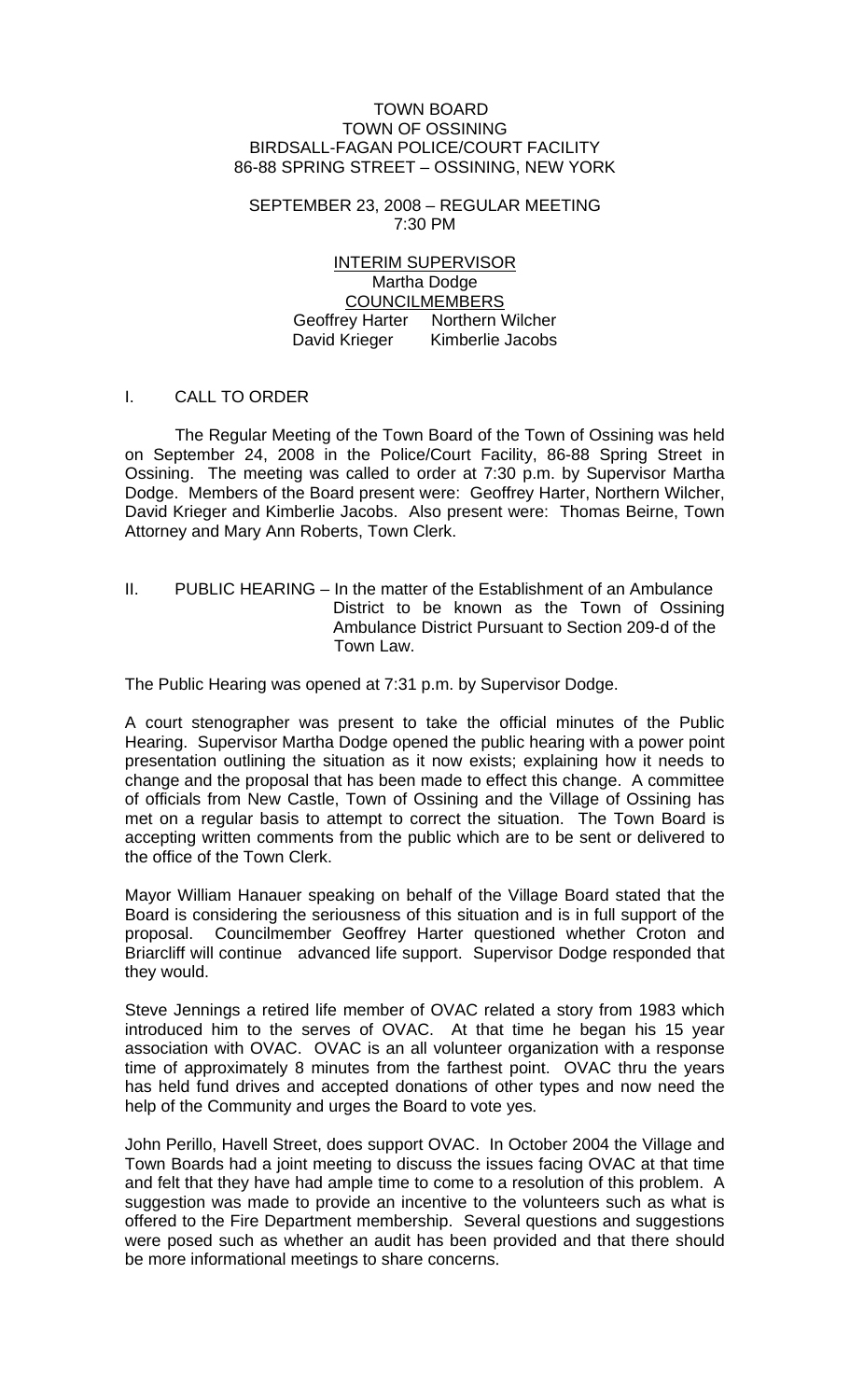William McGovern, Ivy Road, New Castle, questioned whether they would go out for an RFP? Did New Castle reimburse OVAC for the 58 calls that were made to New Castle. The New Castle Town Board has been silent regarding the West End figures.

Marcia Perillo, Havell Street, stated that she is a big fan of OVAC, however does not understand why they are now rushing to find this money. Up until this point she has not heard that a problem exists. Can I forward questions and will I receive an answer to these questions? How is the money spent? Is there mismanagement in the organization? Has a financial audit been done and if so, what went wrong?

Michael Tawil, Woods Brook Circle, related a personal experience his family had with OVAC with a positive outcome. This tax district is a very serious step to be taking. There are several communities in the surrounding area that have taxing districts.

Sam Lubin, OVAC, stated that it is more competitive with paramedics than it has been in the past. He offered charts and graphs showing the increased call volume. Volunteers must now be supplemented with paid individuals.

Ray Martin, Belle Avenue, questioned whether the individuals being hired or are they filling the slots with per diem individuals?

Bobby Williams, Spring Street, expressed the opinion that this was the best way to go. This is the best way for the Community. Who will serve the Community when there is an accident, illness, etc. We need an ambulance and it costs more to save lives.

Richard Wishnie, OVAC, thanked the Boards for the 6 or 7 year discussion. OVAC has \$3.3 million in assets with a revenue recovery of \$532,000 in 2007 from insurance charges. At the present time there is a \$400,000 deficit. The Community has been enjoying a free service for the past 50 years with the use of dedicated volunteers. The district must be passed as OVAC can no longer provide a free service. There is a very dedicated oversight committee in place with members such as Village Justice Raymond Barlaam, Dr. Christie Joyce, Dr. Arno Houseman, Dr. Roberts Seebacher and Dr. Nigro from Phelps Memorial Hospital Center ER.

Peter Tripodi, Quail Hollow Road, questioned what other districts were doing? He opined that there has not been a strong enough dialog.

Anthony Sutton commended the Boards for trying to problem solve. This is an extremely strong organization that has done nothing wrong. There is a shrinking volume of paramedics.

Thomas Warren, Town Comptroller, stated that he has tried different financial models and that the advalorem tax would be the best way to go. There would be a contract between New Castle and OVAC for services.

Chief Kenneth Donato, Police Chief in the Town of Ossining, stated that he has been a police officer for 27 years and was born and raised in Ossining. He has done a trend analysis and finds that services have increased by 25% over the past 10 years. When officers have been injured, they have received top notch treatment and he expressed his appreciation of this service.

Sam Lubin, OVAC, invited the public to speak to him outside where he would answer questions and open the books if necessary.

Councilmember Geoffrey Harter thanked everyone for their participation.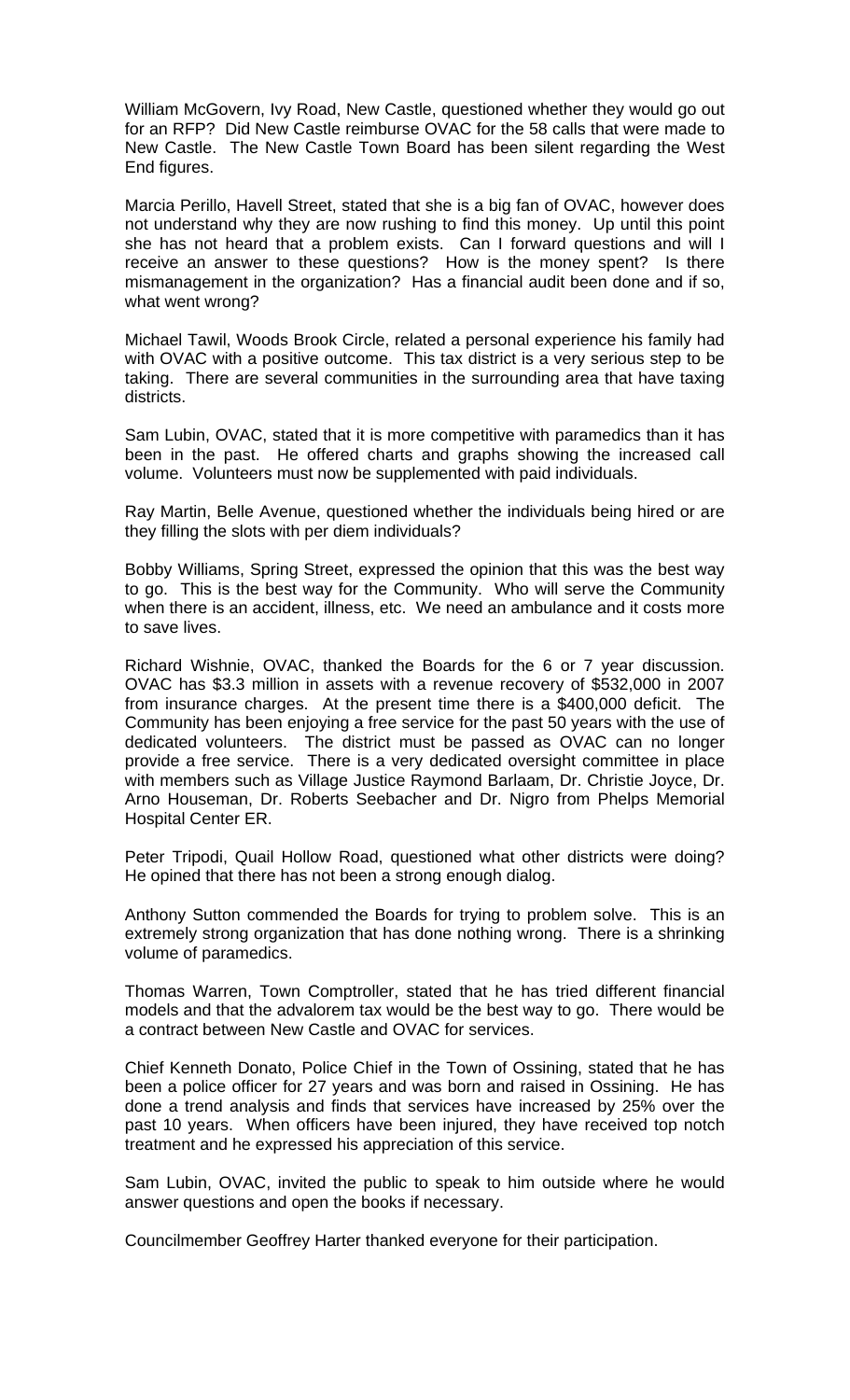Town Attorney Thomas Beirne stated that the assessment and tax is the only vehicle with the advalorem tax. It is more valuable. The number of calls was considered but not used with the results more in the middle. (Ossining is 93% and New Castle is 7%)

Supervisor Martha Dodge encouraged more volunteers with Ossining being the Volunteer Spirited Town. If you would like to volunteer at OVAC the following is the number of hours needed on a yearly basis. 130 hours for an EMT; additional 130 hours to be in Intermediate EMT, additional 600 hours for EMT CC; additional 1200 -1500 hours as a Paramedic. The plan will clarify the number of full time individuals which are currently per deum.

William McGovern stated that allowing volunteers to work with municipality and pay for health care benefits. Written comments will be very much appreciated.

At 8:47 p.m., Councilmember Krieger moved and it was seconded by Councilmember Wilcher that the public hearing be adjourned to the October 14 $^{\text{th}}$ Regular Meeting of the Town Board.

Motion Carried: Unanimously

The Board recessed from 8:47 p.m. until 8:55 p.m.

# III. ANNOUNCEMENTS

Councilmember David Krieger announced that on September 25<sup>th</sup> at 7:30 p.m. in the Theater of the Ossining Public Library there will be a film entitled "Journey to the Bottom of the World" and on October 15<sup>th</sup> at 7:30 p.m. in the Theater of the Ossining Public Library will be a slide show presentation on the "Old Put" which is the history of the old Putnam Railroad. Relative to cable access, it is necessary to have a digital cable box in order to be able to view government and public access channels. If you are having a problem and have complaints, please notify the following: Public Service Commission, 1-800-342,3330 or at 3 Empire State Plaza, Albany, New York 12223 or the Attorney General's Office located at 120 Broadway, New York, New York 10271-0332 or at 1-800-771- 7755.

IV. BOARD RESOLUTIONS

# A. Approval of Minutes – September 9, 2008

 Councilmember Harter moved and it was seconded by Councilmember Krieger that the following resolution be approved:

 Resolved, that the Town Board of the Town of Ossining hereby approves the Minutes of the September 9, 2008 Regular Meeting.

Motion Carried: Unanimously

### B. Approval of the Voucher Detail Report

 Councilmember Jacobs moved and it was seconded by Councilmember Wilcher that the following resolution be approved:

Resolved, that the Town Board of the Town of Ossining hereby approves the Voucher Detail Report dated September 23, 2008 in the amount of \$393,099.56.

Motion Carried: Unanimously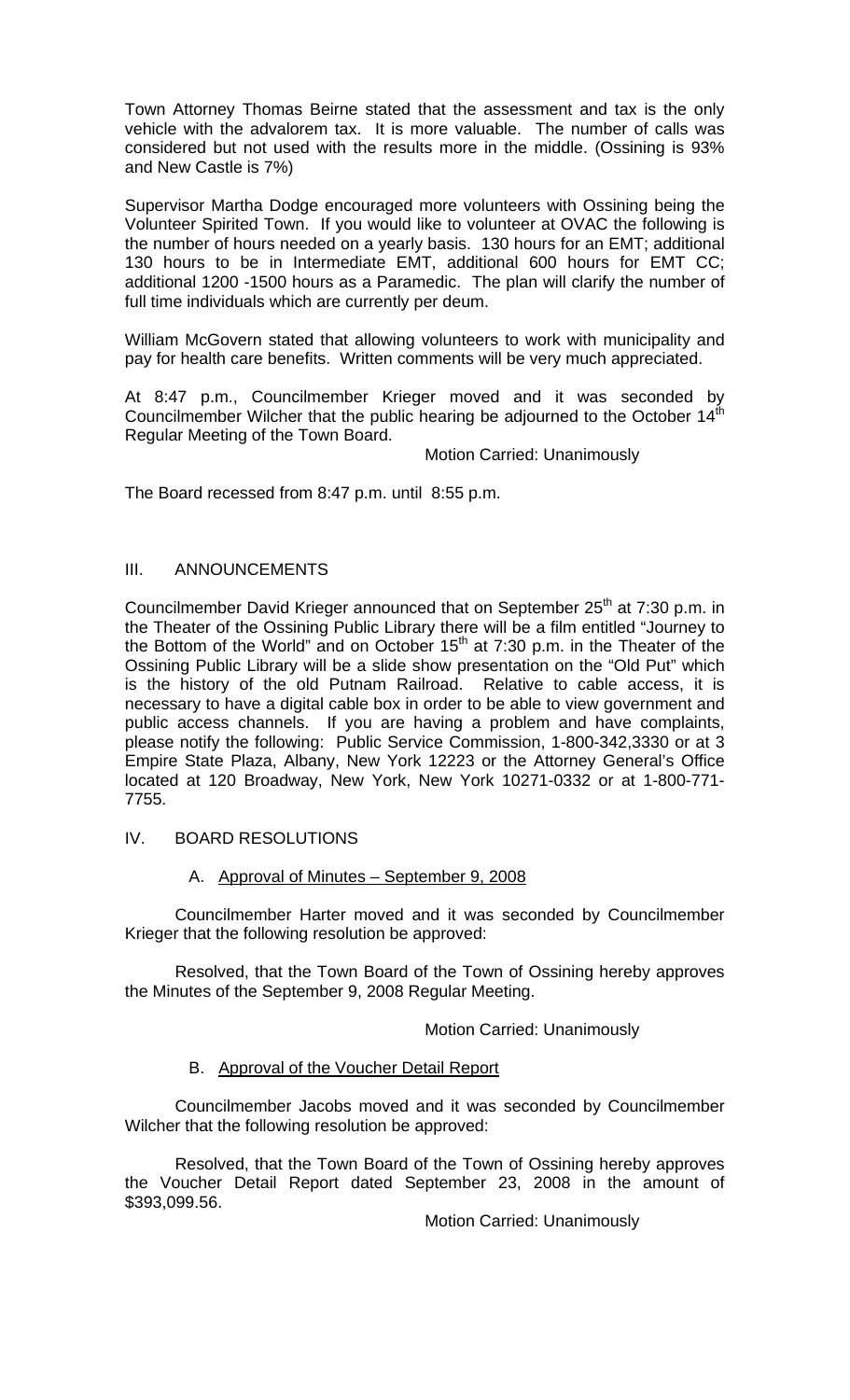# C. Lease Agreement - 16 Croton Avenue, 3<sup>rd</sup> Floor Copier

 Councilmember Harter moved and it was seconded by Councilmember Krieger that the following resolution be approved:

Resolved, that the Town Board of the Town of Ossining hereby authorizes the Town Supervisor to enter into a lease and maintenance agreement with De Lage Landen, 1111 Old Eagle School Road, Wayne, PA, for a Sharp MXM550 Digital Copier for 16 Croton Avenue, 3<sup>rd</sup> Floor Offices, at a monthly payment of \$464.20 for a term of forty-eight months.

### Motion Carried: Unanimously

# D. Westchester Community Opportunity Program Inc. – Appointing Town Representative

 Councilmember Krieger moved and it was seconded by Councilmember Wilcher that the following resolution be approved:

Resolved, that the Town Board of the Town of Ossining hereby appoints Reginald Bush to serve as the Town of Ossining representative to the Board of Directors of the Westchester Community Opportunity Program for the 2008-2009 years.

Motion Carried: Unanimously

## E. Stipulation of Settlement-Local 456 International Brotherhood of Teamsters, Chauffeurs, Warehousemen and Helpers of America

 Councilmember Wilcher moved and it was seconded by Councilmember Jacobs that the following resolution be approved:

Resolved, that the Town Board hereby approves the Stipulation of Settlement between the Town of Ossining and Local 456 International Brotherhood of Teamsters, Chauffeurs, Warehousemen and Helpers of America, AFL-CIO, dated September 4, 2008 and be it further

Resolved, that the Town Supervisor is authorized to execute the Stipulation of Settlement.

### Motion Carried: Unanimously

# F. Authorizing Renewal of Generator Inspection Contract for Lift Stations

 Councilmember Krieger moved and it was seconded by Councilmember Wilcher that the following resolution be approved:

Resolved, that the Town Board of the Town of Ossining hereby authorizes the Town Supervisor to sign a renewal generator inspection contract with Gabel Equipment Corporation of Port Chester, New York, for regularly scheduled service visits of the Town's lift stations effective October 1, 2008 – September 30, 2009.

### Motion Carried: Unanimously

# G. Agreement – CARCO Group Inc.

 Councilmember Harter moved and it was seconded by Councilmember Krieger that the following resolution be approved: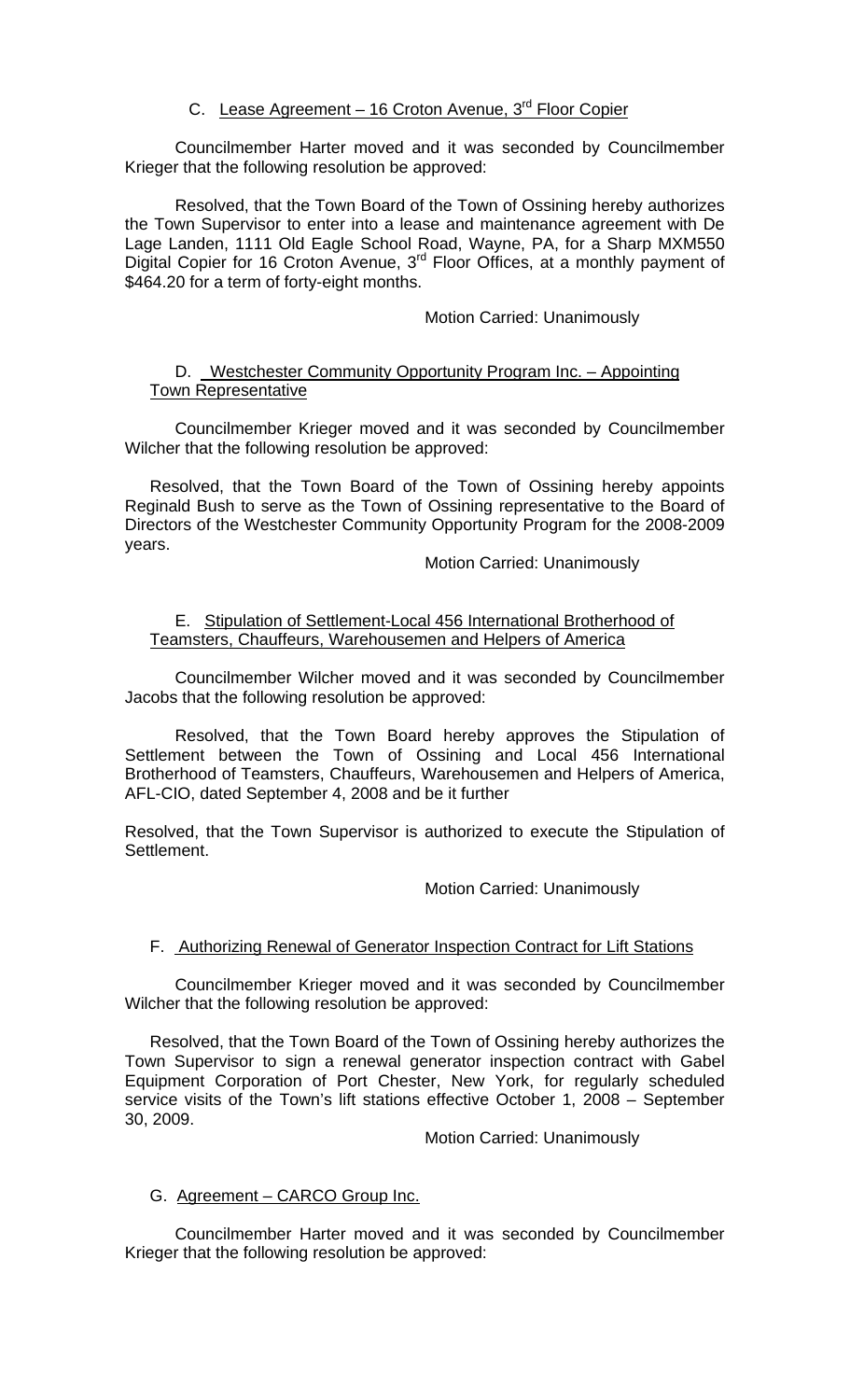Resolved, that the Town Board of the Town of Ossining hereby authorizes the Town Supervisor to sign an agreement with CARCO Group Inc., 5000 Corporate Court, Suite 203, Holtsville, New York, for pre-employment screening.

Motion Carried: Unanimously

#### H. Finance – 2008 Budget Adjustment

 Councilmember Harter moved and it was seconded by Councilmember Krieger that the following resolution be approved:

Resolved, that the Town Board hereby approves the following budget adjustment to be made to the 2008 budget:

| TRANSFER TO G/L<br>ACCOUT                                | AMOUNT   |          | AMOUNT TRANSFER FROM G/L ACCOUNT |  |
|----------------------------------------------------------|----------|----------|----------------------------------|--|
| <b>Police Department</b><br>020-3120-0439 Investigations | \$300.00 | \$300.00 | 020-3120-0405 Conferences        |  |

Motion Carried: Unanimously

#### I. Finance – Closing Capital Projects

 Councilmember Jacobs moved and it was seconded by Councilmember Wilcher that the following resolution be approved:

Resolved, that the Town Board of the Town of Ossining hereby authorizes the following capital projects to be closed and the unexpended balances transferred or adjusted as indicated:

| Project   | <b>Project Name</b>          | Surplus | Disposition                            |
|-----------|------------------------------|---------|----------------------------------------|
| 2007-2149 | <b>Highway Packer Truck</b>  |         | \$2,275.00 Transferred to debt service |
| 2007-2152 | <b>Recreation Dump Truck</b> |         | \$42.52 Transferred to debt service    |
| 9315      | <b>Croton Sewer District</b> |         | \$0 Close-Out                          |
| 2004-2129 | 55 & 57 Morningside Drive    |         | \$0 Close-Out                          |

Motion Carried: Unanimously

### J. Police Department –Implementation of Tasers

Councilmember Harter moved and it was seconded by Councilmember Krieger that the following resolution be approved:

 WHEREAS, the Town of Ossining Police Department has reviewed the possible acquisition by the Department of one or more taser instruments in order to provide its' officers with an additional option for dealing with confrontations with disorderly and potentially dangerous persons; and

WHEREAS, after such review, the Police Chief concluded that the acquisition of one or more tasers would serve to protect members of the public coming in contact with Town of Ossining police officers, as well as the officers themselves, and would generally be in the best interest of the Town of Ossining; and

WHEREAS, the Police Chief has prepared a strict and comprehensive set of protocols for training of police officers in the use of the taser, including clear guidelines for the limited circumstances in which the taser is to be used, and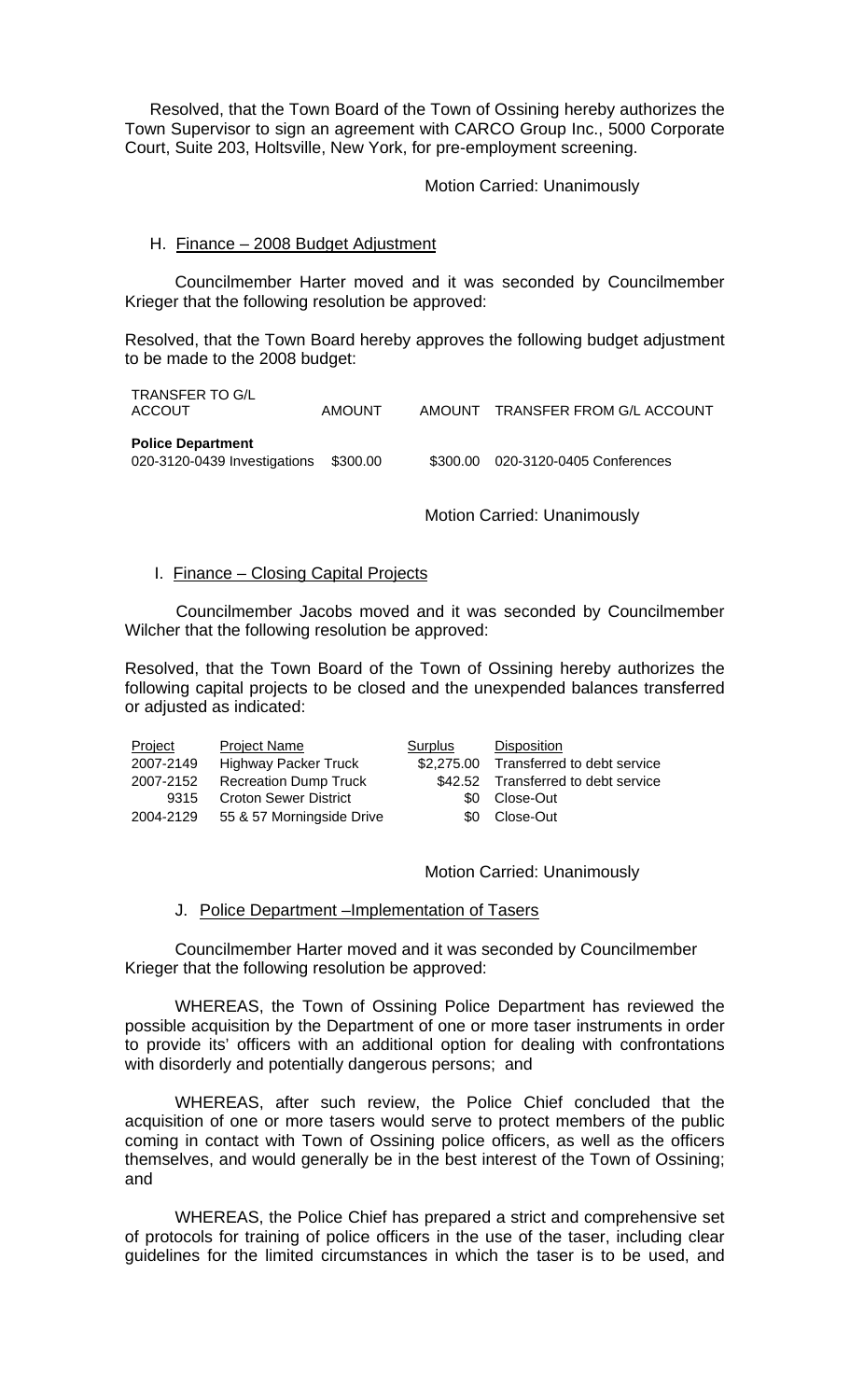procedures for reviewing all incidents in which a taser is discharged to insure that such discharge was necessary and justified under the circumstances; and

WHEREAS, the Town Board has conferred with the Police Chief and carefully reviewed the information which is available concerning the subject balancing the risks of authorizing a new weapon with the potential for avoiding having to use more deadly weapons, and concluded that making the taser available to Town of Ossining police officers is in the best interest of both the general public and the officers themselves

#### NOW, THEREFORE, be it

RESOLVED, that the Town of Ossining Police Department be, and it hereby is, authorized to acquire one or more tasers utilizing the Forfeiture of Proceeds Fund and to carry and employ such tasers, subject to the guidelines promulgated by Chief Donato, for a period of six (6) months, after which the Town Board and the Police Department will review the situation and determine whether and under what conditions, the taser program will be made permanent

### Motion Carried: Unanimously

# K. Calling a Public Hearing – Cabaret License-Studio Hill Mansion

Councilmember Jacobs moved and it was seconded by Councilmember Harter that the following resolution be approved:

RESOLVED, that the Town Board of the Town of Ossining hereby calls for a public hearing to be held at 7:35 P.M. on Tuesday, October 14, 2008 in the Police/Court Facility, 86-88 Spring Street, in Ossining, in the matter of the application for a Cabaret License by Studio Hill Mansion, 25 Studio Hill Road, Briarcliff Manor, NY.

### Motion Carried: Unanimously

### L. Calling a Public Hearing – Cabaret License – Tuscan Grille

 Councilmember Krieger moved and it was seconded by Councilmember Wilcher that the following resolution be approved:

RESOLVED, that the Town Board of the Town of Ossining hereby calls for a public hearing to be held at 7:40 P.M. on Tuesday, October 14, 2008 in the Police/Court Facility, 86-88 Spring Street, in Ossining, in the matter of the application for a Cabaret license by Tuscan Grille, 518 No. State Road, Briarcliff Manor, NY.

#### Motion Carried: Unanimously

### M. Teamsters – Stipulation of Settlement

 Councilmember Jacobs moved and it was seconded by Councilmember Harter that the following resolution be approved:

 Resolved, that upon the recommendation of the Town Supervisor, the Town Board hereby ratifies and approves the Stipulation between and among Anthony Bernardo, the Town and Local 456, I.B.T.; and be it further

 Resolved, that the Town Board hereby authorizes the Town Supervisor to execute the Stipulation on its behalf.

Motion Carried: Unanimously